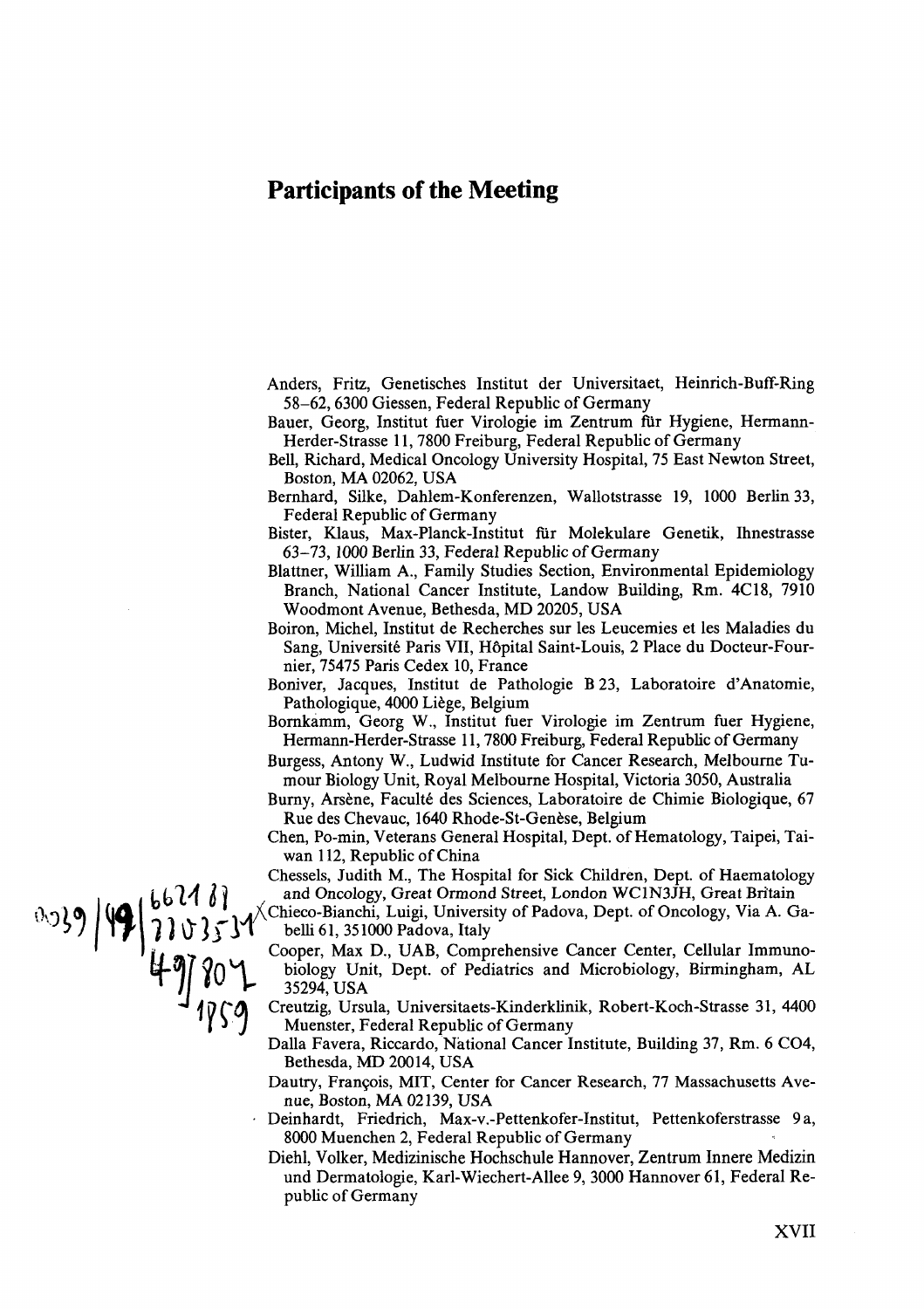- Duesberg, Peter, Dept. of Molecular Biology, University of California, Wendell M. Stanley Hall, Berkeley, CA 94720, USA
- Ehrlich, Rachel, George S. Wise Faculty of Life Sciences, Dept. of Microbiology, Te1 Aviv, Israel
- Elstner, Elena, Universitaetsklinik fuer Innere Medizin, Charite, Schumann-Strasse 20/21, 1040 Berlin, German Democratic Republic
- Erfle, Volker, Gesellschaft fuer Strahlen- und Umweltschaeden, Institut für Biologie, 8042 Neuherberg, Federal Republic of Germany
- Essex, Max, Harvard School of Public Health, Dept. of Microbiology, 665 Huntington Avenue, Boston, MA 02115, USA
- Ferrari, Sergio, Instituto di Clinica Medica, Policlinico, Via del Pozzo 71, 41 100 Modena, Italy
- Fischinger, Peter J., National Cancer Institute, Building 31, Rm. llA56, Bethesda, MD 20014, USA
- Freudenstein, Christa, Institut fuer Virusforschung, DKFZ, Im Neuenheimer Feld 280,6900 Heidelberg, Federal Republic of Germany
- Galili, Naomi, Hadassah Medical School, Dept. of Virology, Jerusalem, Israel
- Gallo, Robert C., National Cancer Institute, Building 37, Rm. 6BO4, Bethesda, MD 20014, USA
- Galton, David A. G., MRC, Leukaemia Unit, Hammersmith Hospital, Ducane Road, London E120HS, Great Britain
- Gershon, Richard K., Yale University, Dept. of Pathology, 310 Cedar Street, New Haven, CT 065 10, USA
- Gianni, Alessandro M., Instituto di Clinica Medica I, Padiglione Granelli, Via Francesso Sforza 35,20122 Milano, Italy
- Goldblum, Natan, Hadassah Medical School, Dept. of Virology, Jerusalem, Israel
- Grandori, Carla, Instituto Suoeriore di Sanita, Laboratorio Pathologia non Infettiva, Viale Regina Elena 299,00161 Rome, Italy
- Greaves, Melvyn F., Imperial Cancer Research Fund Laboratories, Membrane Immunology Laboratory, Lincoln's Inn Fields, London WC2A3PX, Great Britain
- Haseltine, William A., Sidney Farber Cancer Institute, The Jimmy Fund, 45 Binney Street, Boston, **MA** 021 15, USA
- Hausen, Harald zur, Institut fuer Virologie im Zentrum fuer Hygiene, Hermann-Herder-Strasse 11,7800 Freiburg, Federal Republic of Germany
- Hehlmann, Rüdiger, Medizinische Poliklinik der Universitaet Muenchen, Pettenkoferstrasse 8 a, 8000 Muenchen 2, Federal Republic of Germany
- Heimpel, Hermann, Zentrum fuer Innere Medizin und Kinderheilkunde der Universitaet Ulm, Steinhoevelstrasse 9, 7900 Ulm, Federal Republic of Germany
- Helm, Klaus von der, **Max-V.-Pettenkofer-Institut,** Pettenkoferstrasse 9a, 8000 Muenchen 2, Federal Republic of Germany
- Henderson, Edward S., Roswell Park Memorial Institute, MedicineA, 666 Elm Street, Buffalo, NY 14263, USA
- Hoelzer, Dieter, Zentrum fuer Innere Medizin und Kinderheilkunde der Universitaet, Steinhoevelstrasse 9, 7900 Ulm, Federal Republic of Germany
- Hoffbrand, **A.** Victor, The Royal Free Hospital, Dept. of Haematology, Pond Street, Hampstead, London NW32QG, Great Britain
- Hofschneider, Peter-Hans, Max-Planck-Institut fuer Biochemie, 8033 Martinsried, Federal Republic of Germany
- Hossfeld, Dieter Kurt, Medizinische Universitaetsklinik, Abteilung Onkologie/Haematologie, Martinistrasse 52, 2000 Hamburg 20
- Izaguirre, Carlos, Imperial Cancer Research Fund Latoratories, St. Bartholomew's Hospital, West Smithfield, London EC1A7BE, Great Britain
- Jacquemin, Paul, Institut Ludwig de Recherches sur le Cancer, Avenue Hippocrate 74, UCL 7459, 1200 Brussels, Belgium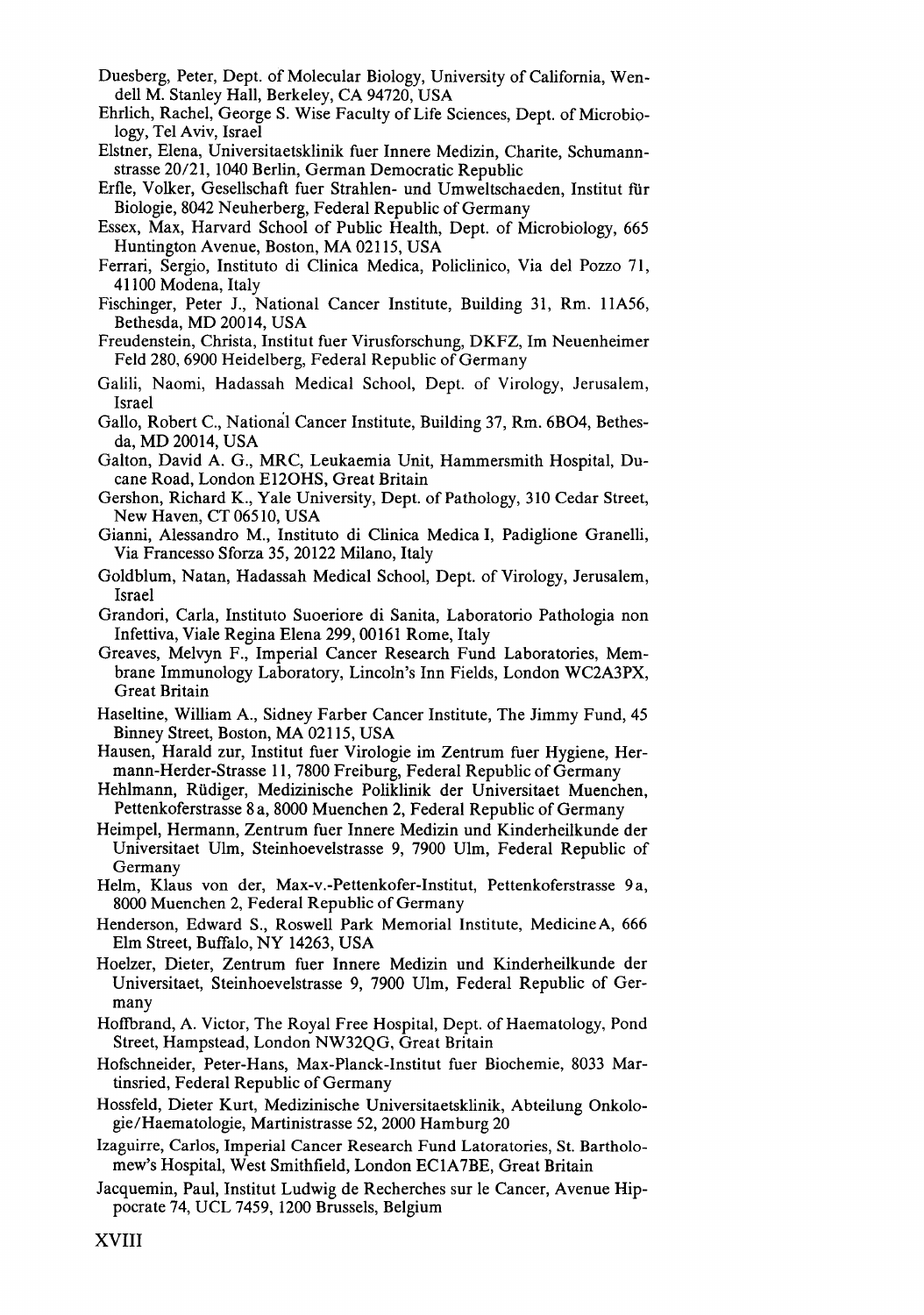- Jaenisch, Rudolf, Heinrich Pette-Institut fuer experimentelle Virologie und Immunologie, Martinistrasse 52, 2000 Hamburg 20, Federal Republic of Germany
- Kaplan, Henry S., Stanford University Medical Center, Dept. of Radiology, Cancer Biology Research Laboratory, Stanford, CA 94305, USA
- Kersey, John H., Dept. of Laboratory Medicine, 420 Delaware Street S.E., Box 609 - Mayo, Minneapolis, MN 55455, USA
- Kisseljov, Fjodor L., Cancer Research Center, Kashirskoie Shosse 6, Moscow 115478, USSR
- Konze-Thomas, Beate, Deutsche Forschungsgemeinschaft, Kennedyallee 40, 5300 Bonn-Bad Godesberg, Federal Republic of Germany
- Kramer, Gisela, Clayton Foundation Biochemical Institute, Dept. of Chemistry, Austin, TX 787 12, USA
- Kurth, Reinhard, Friedrich-Miescher-Laboratorium der Max-Planck-Gesellschaft, Spemannstrasse 37-39, 7400 Tuebingen, Federal Republic of Germany
- L'Age-Stehr, Johanna, Robert-Koch-Institut des Bundesgesundheitsamtes, Abteilung Virologie, Nordufer 20, 1000 Berlin 65, Federal Republic of Germany
- Lane, Mary-Ann, DANA 940A, Laboratory of Molecular Carcinogenesis, Sidney Farber Cancer Institute, 44 Binney Street, Boston, MA 021 15, USA
- Lau, Barbara, Institut fuer Haematologie, Abteilung Experimentelle Haematologie, Landwehrstrasse 61, 8000 Muenchen 2, Federal Republic of Germany
- Lennert, Karl, Institut fuer Pathologie, Abteilung Allgemeine Pathologie und Pathologische Anatomie, Hospitalstrasse 42, 2300 Kiel, Federal Republic of Germany
- Levy, Jean-Paul, Laboratoire Immunologie et Virologie des Tumeurs, HGpital Cochin, Groupe INSERM U152, 27 Rue du Foubourg Saint-Jacques, 75674 Paris Cedex 14, France
- Lister, T. Andrew, Imperial Cancer Research Fund Laboratories, Dept. of Medical Oncology, St. Bartholomew's Hospital, West Smithfield, London EClA7BE, Great Britain
- Mannweiler, Klaus, Heinrich-Pette-Institut fuer experimentelle Virologie und Immunologie, Martinistrasse 52, 2000 Hamburg 20, Federal Republic of Germany
- Mertelsmann, Roland, Memorial Sloan-Kettering, Cancer Center, 1275 York Avenue, New York, NY 10021, USA
- Metcalf, Donald, The Walter and Eliza Hall Institute of Medical Research, Cance Research Unit, Royal Melbourne Hospital, Victoria 3050, Australia
- Milleck, Jürgen, Zentralinstitut für Krebsforschung, Lindenberger Weg 80, 11 15 Berlin-Buch, German Democratic Republic
- Miller, Denis R., Memorial Sloan-Kettering, Cancer Center, 1275 York Avenue, New York, NY 10021, USA
- Minowada, Jun, Roswell Park Memorial Institute, 666 Elm Street, Buffalo, NY 14263, USA
- Mitchison, N. Avrion, University College London, Tumour Immunology Unit, Gower Street, London WClE6BT, Great Britain
- Mölling, Karin, Max-Planck-Institut fuer Molekulare Genetik, Ihnestrasse 63-73, 1000 Berlin 33, Federal Republic of Germany
- Moore, Malcolm A. S., Memorial Sloan-Kettering Cancer Center, 1275 York Avenue, New York, NY 10021, USA
- Munk, Klaus, Institut fuer Virusforschung, DKFZ, Im Neuenheimer Feld 280,6900 Heidelberg, Federal Republic of Germany
- Myers, Richard M., Harvard University, Cambridge, MA 02248, USA
- Neth, Rolf-Dietmar, Abteilung fuer Klinische Chemie der Medizinischen Klinik, Universitaetskrankenhaus Eppendorf, Martinistrasse 62, 2000 Hamburg 20, Federal Republic of Germany
- Nicola, Nicos **A.,** The Walter and Eliza Hall Institute of Medical Research, Cancer Research Unit, Royal Melbourne Hospital, Victoria 3050, Australia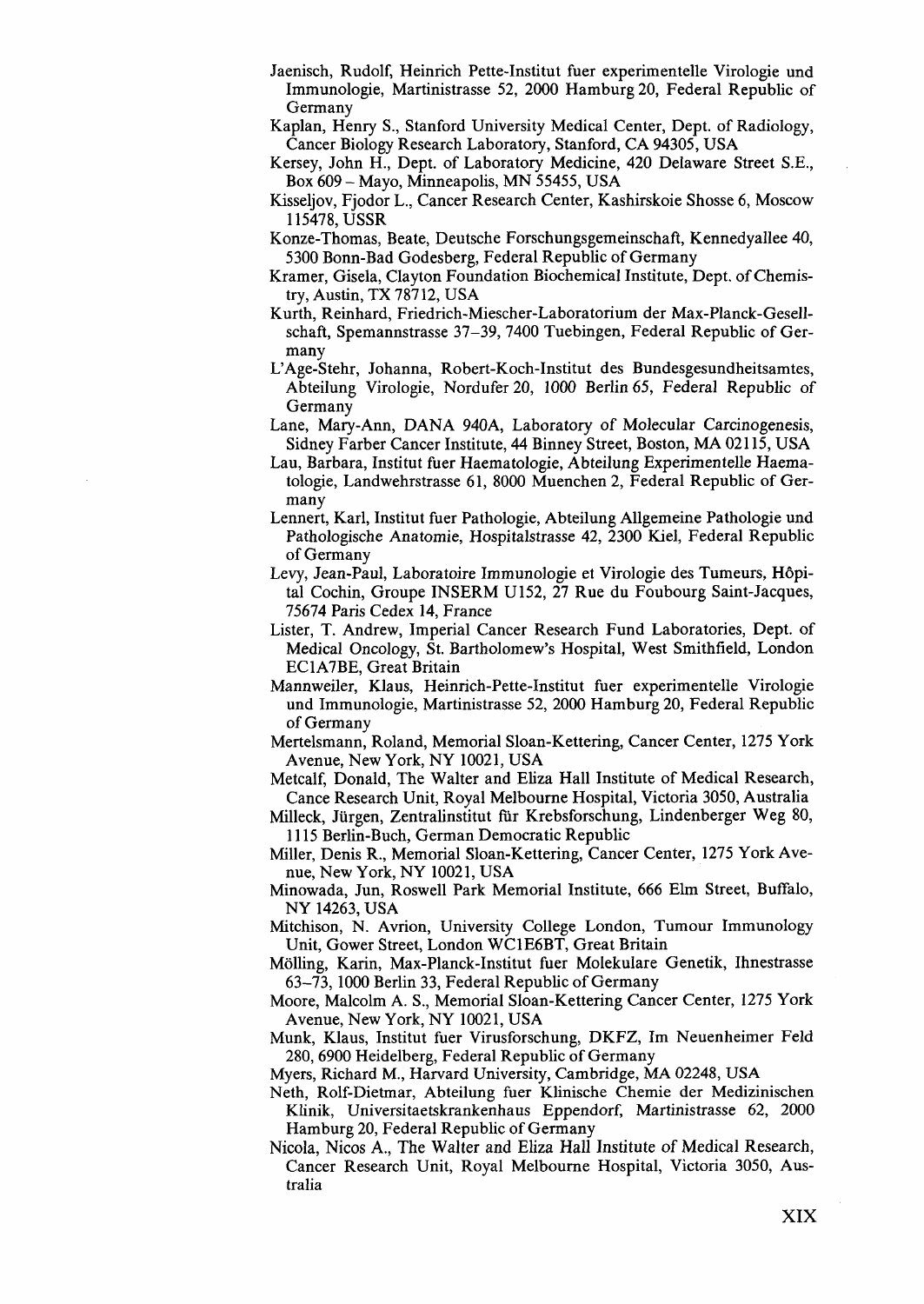- Olsson, Inge L., Research Department 2, E-blocket, University Hospital, 221 85 Lund, Sweden
- Papamichail, Michail, Hellenic Anticancer Institut, 171, Alexandras Ave, Athen, Greece
- Papas, Takis S., Carcinogenesis Regulation Section, Laboratory of Molecular Oncology, NIH, Building 41, Suite 400, Bethesda, MD 20014, USA
- Peschle, Cesare, Instituto Superiore di Sanith, Laboratorio Patologia non Infettiva, Viale Regina Elena 299,00161 Rome, Italy
- Pimentel, Enrique, Instituto de Medicina Experimentas, Apartado Postal 50587, Caracas 1050-A, Venezuela
- Pinkel, Donald, Sunny and Isadore Familian Children's Hospital, City of Hope National Medical Center, 1500 East Duarte Road, Duarte, CA 91010, USA
- Ploegh, Hidde L., Institut fuer Genetik der Universitaet zu Koeln, Weyertal 121,5000 Koeln 41, Federal Republic of Germany
- Pragnell, Ian B., The Beatson Institute for Cancer Research, Wolfson Laboratory for Molecular Pathology, Garscube Estate, Switchback Road, Bearsden, Glasgow G61 lBD, Great Britain
- Ramot, Bracha, Chaim Sheba Medical Center, Institute of Hematology, Te1 Hashomer, Israel
- Reitz, Marvin, National Cancer Institute, Building 37, Rm. 6C09, Bethesda, MD 20014, USA
- Riethmüller, Gert, Institut fuer Immunologie, Schillerstrasse 42, 8000 Muenchen 2, Federal Republic of Germany
- Rigby, Peter W. J., Imperial College of Science and Technology, Dept. of Biochemistry, London SW72AZ, Great Britain
- Rodt, Hans, Institut fuer Haematologie, Abteilung Immunologie, Landwehrstrasse 61, 8000 Muenchen 2, Federal Republic of Germany
- Rohatiner, Ama, Imperial Cancer Research Fund Laboratories, Dept. of Medical Oncology, St. Bartholomew's Hospital, West Smithfield, London EClA7BE, Great Britain
- Sarin, Prem S., National Cancer Institute, Building 37, Rm. 6A09, Bethesda, MD 20014, USA
- Sarngadharan, Mangallasserie, National Cancer Institute, Building 37, Rm. 6A09, Bethesda, MD 20014, USA
- Schreiber, Hans, La Rabida Children's Hospital and Research Center, Dept. of Pathology, East 65 Street at Lake Michigan, Chicago, IL 60649, USA
- Schubert, Johannes, St.-Joseph-Hospital, Wiener Strasse 1, 2050 Bremerhaven, Federal Republic of Germany
- Simon, Markus, Max-Planck-Institut fuer Immunbiologie, Stuebeweg 51, 7800 Freiburg-Zaehringen, Federal Republic of Germany
- Singer, Jack W., Veterans Administration Medical Center, 4435 Beacon Avenue South, Seattle, WA 98108, USA
- Slevin, Maurice, Imperial Cancer Research Fund Laboratories Dept. of Medical Oncology, St. Bartholomew's Hospital, West Smithfield, London EClA7BE, Great Britain
- Stein, Harald, Institut fuer Pathologie, Abteilung Allgemeine Pathologie und Pathologische Anatomie, Hospitalstrasse 42, 2300 Kiel, Federal Republic of Germany
- Tax, Wil, St. Radboudziekenhuis, Klinik voor Inwendige Ziekten, Afdeling Nephrologie, Geert Grooteplein zuid 8, 6500 HB Nijmegen, The Netherlands
- Terhorst, Cox, Sidney Farber Cancer Institute, 44 Binney Street, Boston, **MA**  021 15, USA
- Thomas, E. Donnall, The Fred Hutchinson Cancer Research Center, Division of Oncology, Dept. of Medicine, 1124 Columbia Street, Seattle, WA 98 104, USA
- Thorpe, Philip E., Imperial Cancer Research Fund Laboratories, Holburn, London **WC2A3PX,** Great Britain
- Torelli, Giuseppe, Instituto di Clinica Medica, Policlinico, Via del Pozzo 7 1, 41 100 Modena, Italy